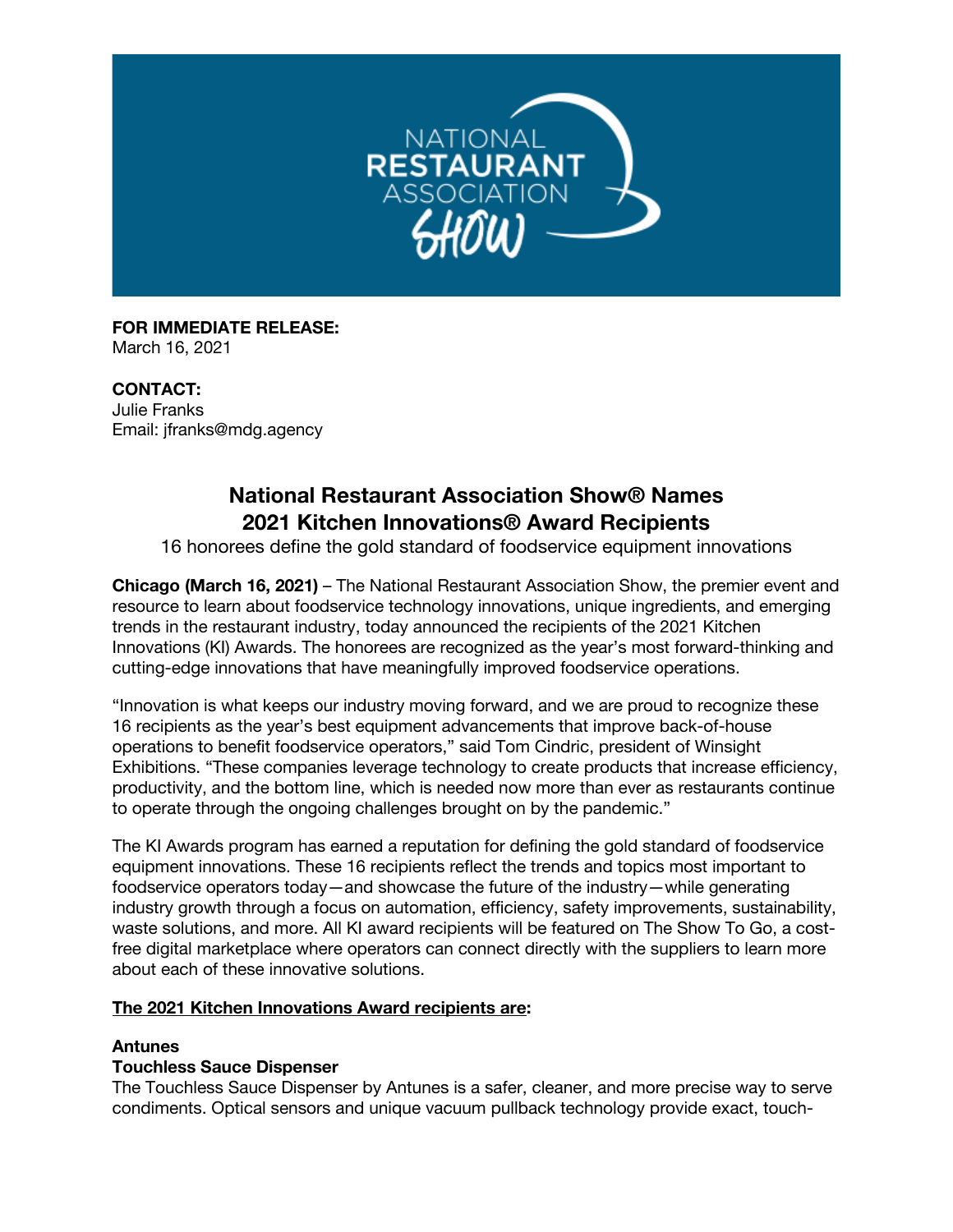free portions – eliminating handpumps and packets. Its modular design configures to any store, front- and back-of-house. It is customizable with a variable number of nozzles, product viscosities, ambient/heated temperatures, and volumes dispensed.

## **Curtis**

## **Curtis GemX® Narrow IntelliFresh® Coffee Brewer with FreshTrac®**

The new Curtis GemX Narrow is a powerful machine for superb coffee and beverage specialties. At just 10.5-inches in width, the fully-automated GemX Narrow brews and dispenses twice the amount of coffee in the same space as a traditional single brewer maximizing precious counter space. This capacity is achieved through two narrow, 1.5-gallon dispensers that compactly fit onto the brewer.

## **Eastern Tabletop**

#### **CleanLite**

Unlike UV sanitizing systems that carry risks with overexposure, CleanLite uses antimicrobial LED light technology patented by Vyv to illuminate in white light tuned with blue wavelengths that continually protect against bacteria, fungi, yeast, mold and mildew. The LED lights can be configured as standing fixtures over work stations and buffet systems, or in pendant and overhead fixtures for larger areas.

## **Ecolab**

## **Cockroach Multi-Station**

The new patented Cockroach Multi-Station is a discreet and durable device that detects cockroach introductions early and provides ongoing defense. The station's unique design and curvature mimics cockroach harborages to facilitate greater attraction and the glue board's placement helps capture them at higher rates to achieve quicker elimination compared to traditional glue boards.

#### **Eloma, An Ali Group Company**

#### **Compact Pro**

Finally a fully modular combi to fit your kitchen's flow: Choose control panels on the right, left or top; door hinges on left or right; three cooking systems—convection/fresh steam, convection/steam injection, or convection only. Choose between streamlined or advanced electronic HD touchscreen control, and two cleaning systems including autoclean®PRO. Plus, a design module featuring a variety of options and accessories.

#### **Frymaster / Welbilt Brand**

#### **Frymaster FilterQuick® 120**

Created for the unique challenges of cooking high volumes of fresh-breaded, heavy sediment, bone-in chicken products, this 120-lb. fryer employs a unique automatic filtration system. The sloped-bottom frypot features multiple oil-return ports sequentially controlled to funnel high pressure oil spray throughout specific parts of the frypot for effective washdown without clogging. A lengthy list of features includes automatic direct internet connection, real-time data collection and remote diagnostics.

## **Hobart – FEG**

#### **AMTL Two Level Door Type Dish Machine with Hobart Smart Connect IOT App**

The only two-level dish machine on the market, the AMTL features an upper chamber that acts as a typical door style dish machine, with a 17'' door opening, delivering 80 racks per hour. The lower chamber functions as a single rack washer ideal for pots, pans, flatware or utensils. The two levels can operate concurrently, or the lower level can be turned off independently.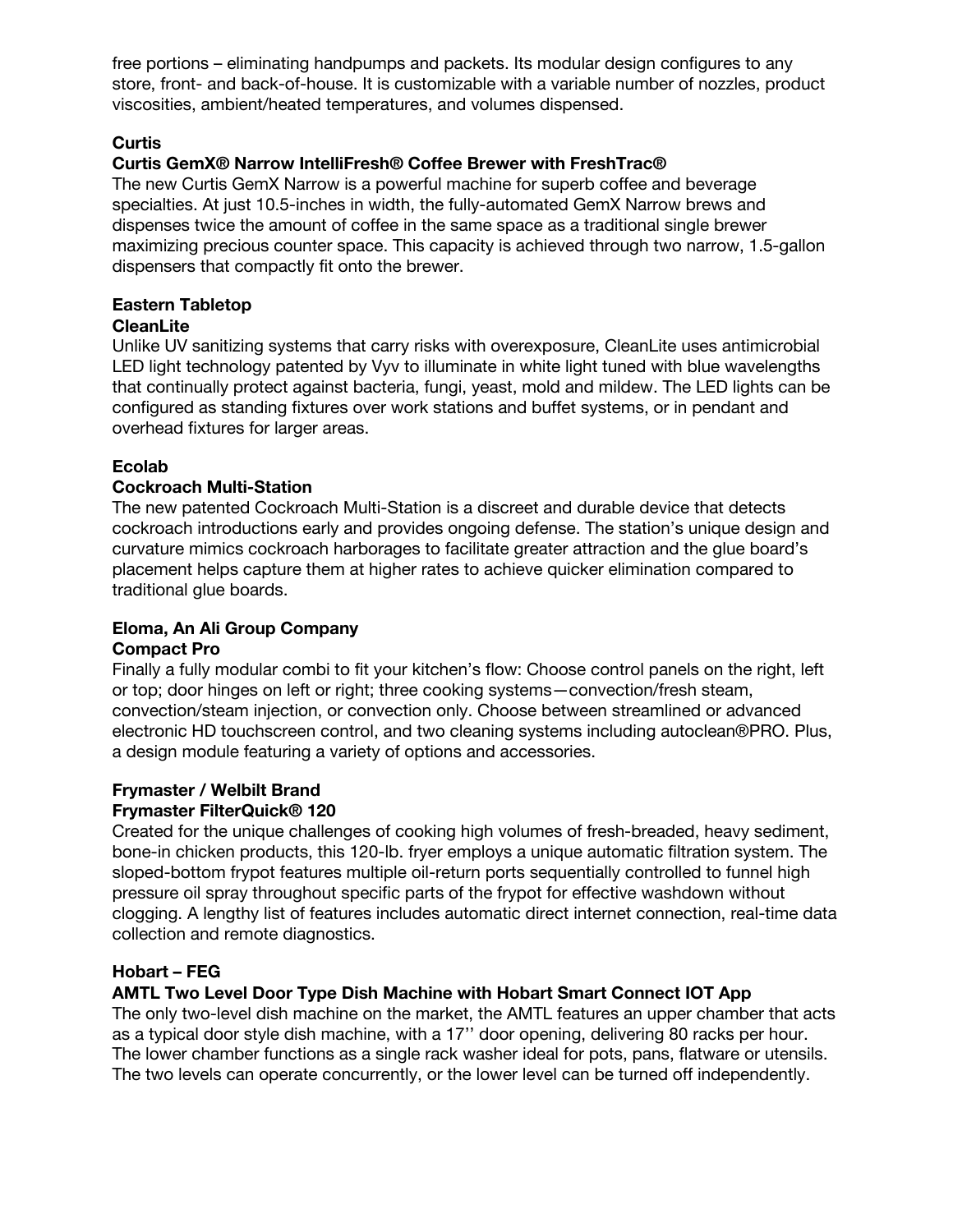## **Hoshizaki**

#### **Hoshizaki 2by2 ice cube machine, IM-50BAA-LM**

With the premium-cocktail solid-ice market going crazy, the 2x2 undercounter model is the first ice machine in the North American market to make an ice cube this large: Measuring 1.9" x 1.9" x 2.2" with just a very small dimple on the long side, this ice is perfect for cocktails that require just the right amount of chill without too much dilution and a stunning presentation.

#### **Manitowoc / Welbilt Brand CrystalCraft Premier™**

Large ice used to require large, bulky machines. Manitowoc's CrystalCraft Premier™ charts a new course for large cubes through a reimagined evaporator design resulting in a compact gourmet ice machine. Small in size, but big on features, the machine includes onboard water filtration for crystal clear cubes, and a membrane touchpad for effortless operation.

#### **Minipack America**

## **MX-Infuser**

Want to marinate in 10 minutes instead of 48 hours? How about limoncello in 30 minutes instead of four weeks? The MX-Infuser/Vacuum Sealer offers sophisticated algorithms and single-touch icons to perform numerous processes from sous vide to marinating in two functions and three levels of intensity, or infusing in four levels of intensity. The compact design comes in eight body colors with a soft closure transparent lid.

## **Picnic**

#### **Automated Pizza Assembly System**

The automated, robotic Picnic Pizza assembly system reduces food waste and labor costs while increasing hygiene due to no-touch handling of ingredients. The Picnic system uses the operator's recipe and uses precise amounts of sauce and toppings, and sends it directly to the oven. All the staff does is place prepared dough on the conveyor. Features include intuitive touchscreen interface, optional POS integration, and a customer portal for customized pizzas.

## **RATIONAL USA**

#### **iCombi® Pro**

RATIONAL elevates combi oven technology with the iCombi® Pro. Advanced features include cooking intelligence that lets the operator indicate the results wanted, such as browning and doneness, and even allows mid-process changes. Thermocouples detect cooking conditions, adjusting energy to match needs. Additional air reversing fans improve heat distribution and flow. Results: Better quality, 50% more productivity, and 10% quicker cooking.

#### **Sunshine Innovations**

#### **Luccy**

The unique, first-of-its-kind, fully automated Luccy produces fresh, warm, ready-to-eat, premium hummus in seconds at any point-of-sale or serving point. Luccy produces high volumes with adjustable portions and endless recipes, without any human intervention. Luccy is sized to fit in any kitchen or display, is easy and inexpensive to maintain, allowing to offer America's number one dip to anyone, anywhere.

## **T&S Brass and Bronze Works**

#### **T&S WaterWatch**

This industry-first water-monitoring system detects leaks and helps optimize conservation measures using a smartphone-sized device that straps onto a restaurant's main water line. The device "listens" to the flow of water in the pipes and uses machine learning to identify the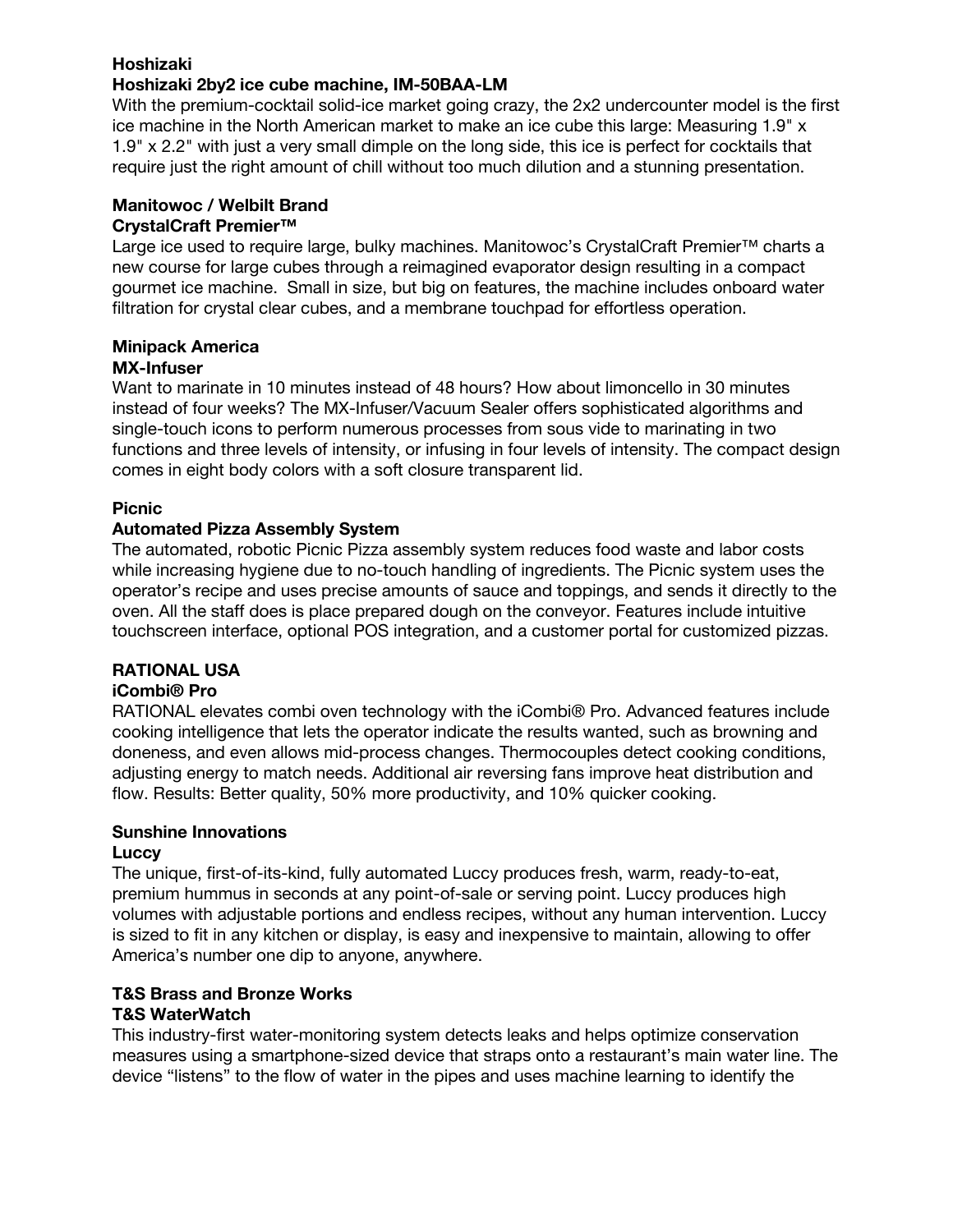unique sound signatures of various fixtures to notify operators of leaks or catastrophic failures and support efficiency efforts.

#### **TurboChef Technologies, LLC Plexor**

Picture three independent ovens—say a convection oven, an impingement oven, a speed oven, or any combination thereof—stacked in a single footprint. Then picture them all ventless, auto-loading and unloading, working off a single control panel and a single shared plug. Plexor's modular design not only offers all that but also enables cooking modules to be field swapped to accommodate future menu changes.

## **UNOX INC.**

## **MULTI.Day HOT VACUUM**

Think of the food safety and labor savings: This patented MULTI.Day Hot Vacuum system allows you to vacuum-store hot food in MULTI.Day trays and transport it anywhere without the risk of liquid spills or contamination from outside. In less than 60 seconds, the tray is hotvacuum sealed and ready for transport to satellite locations, preserving food at service temperature for days, eliminating refrigeration and retherm processes.

The KI Award recipients are selected by an independent panel of judges comprised of industry leaders and internationally-recognized food facility consultants, multi-unit executives, and design experts. The 2021 Kitchen Innovations judges are:

- **Dan Bendall** (Principal, FoodStrategy, Inc.)
- **David Chislett, FCSI** (Executive Principal, Ricca Design Studios)
- **Richard Eisenbarth, FCSI** (President, Emeritus, Cini-Little International)
- **Foster F. Frable, Jr., FCSI, Associate AIA** (Founding Partner, Clevenger Frable LaVallee)
- **Randy Homer** (Program Manager Food & Beverage Experience Development, Disneyland Resort)
- **Frank Inoa** (Senior Director, Design & Engineering, Arby's/Inspire Brands)
- **Jim Krueger, Jr., CMCE, NRAMF** (Chief, Air Force Food & Beverage Policy, Procedures, Business Development & Strategic Initiatives, Air Force Services Center (AFSVA))
- **Steve Otto** (Director, Capital Equipment Purchasing, Darden)
- **Jim Thorpe** (Senior Food Service Designer, Aramark)

As the global restaurant and hospitality industry's premier trade show, the National Restaurant Association Show brings together more restaurant and hospitality buyers and equipment manufacturers than any other industry event. Organizers have also developed an extensive collection of resources available to the foodservice community free of charge. A variety of recorded content focused on the state of the industry and future projections, consumer trends, operational innovations and more is available online, and new assets will be made available throughout the year.

For more information about the KI program and this year's award recipients, visit 2021 Kitchen Innovations Awards and connect with the Show online on Twitter, Facebook, Instagram and LinkedIn.